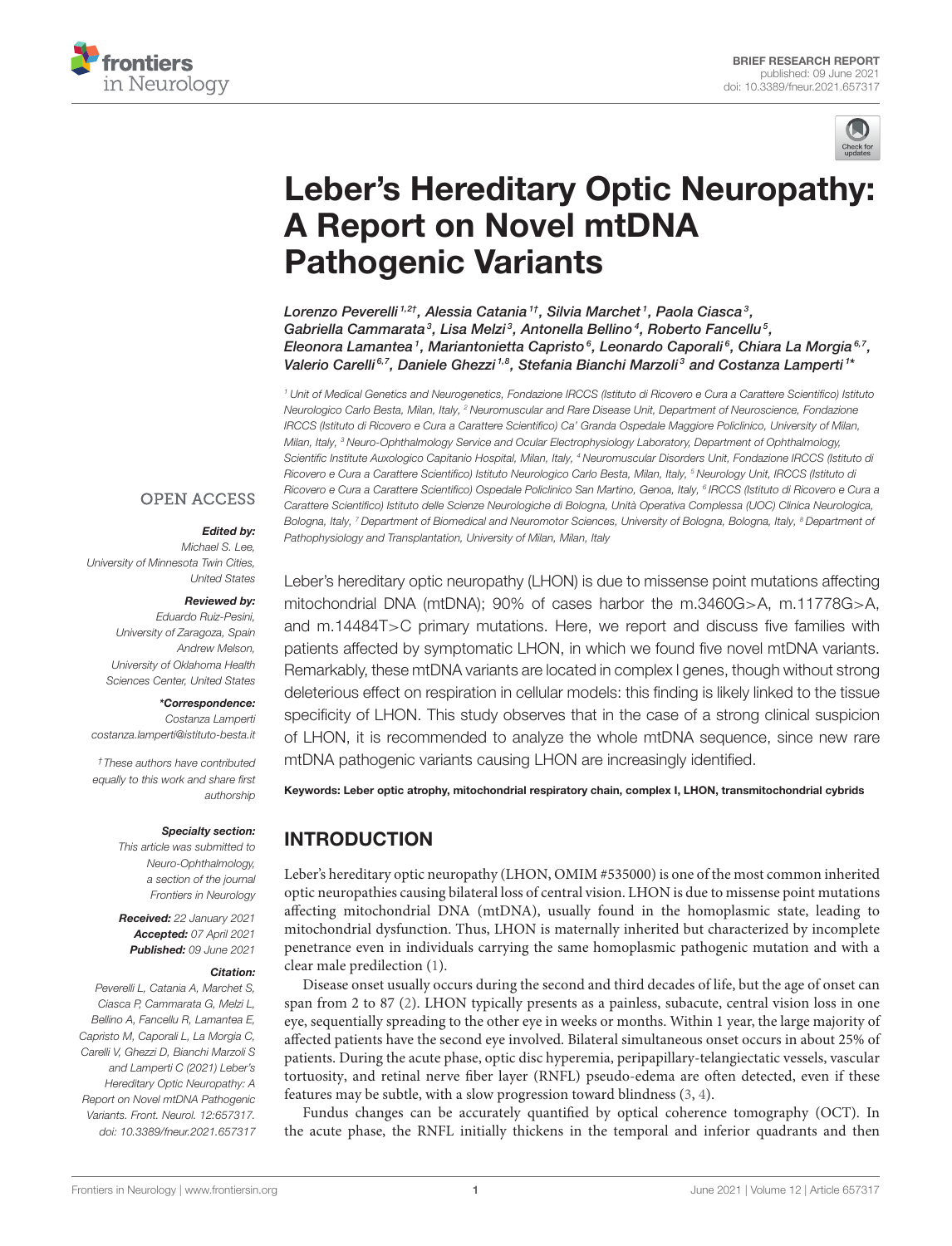Peverelli et al. Novel Variants in LHON

in the superior and nasal quadrants [\(5\)](#page-6-4). OCT shows a global RNFL thinning as disease progresses. Visual evoked potentials (VEPs) and pattern electroretinograms (PERG) are typically abnormal, as they reflect optic nerve fiber degeneration [\(6\)](#page-6-5). The visual prognosis in affected patients is usually poor, also depending on the underlying pathogenic mutation, ranging from individuals declared legally blind, to others who experience spontaneous recovery of visual acuity [\(7\)](#page-6-6).

Molecular diagnosis currently shows that about 90% of all LHON cases are due to one of three common mtDNA point mutations, at nucleotide positions m.3460, m.11778, and m.14484, defined as "primary mutations." The diagnostic for other polymorphic variants for specific mtDNA backgrounds (haplogroup J) may be preferentially associated with some of the primary mutations (m.11778, and m.14484) exerting a synergistic modifying role; previously these variants were defined as "secondary mutations" [\(8\)](#page-6-7). The most common is the m.11778G>A (MT-ND4, p.Arg340His) mutation, which accounts for ∼70% of all cases, whereas the m.14484T>C  $(MT-ND6, p.Met64Val)$  and m.3460G>A  $(MT-ND1, p.Ala52Thr)$ mutations account for ∼15% of cases [\(1\)](#page-6-0). Recently, several rare or private mtDNA variants have been reported and validated, including the uncommon case of unique combinations of mtDNA polymorphic variants leading to a mild defect of complex I activity [\(9,](#page-6-8) [10\)](#page-6-9). In view of these considerations, it has been proposed that, in case of evidence of maternal inheritance and clinical/OCT hallmarks of LHON, if none of the common primary mutations is found, the diagnostic gold standard should be the mtDNA complete sequence analysis [\(10\)](#page-6-9).

In this report, we present eight patients affected by LHON belonging to five different and unrelated families of European descent, in which we identified five novel mtDNA variants, also providing some functional evidence of possible pathogenicity.

#### METHODS AND MATERIALS

Informed consent for a biological sample collection of fibroblast cell lines and DNA from blood to perform genetic studies was obtained from all patients involved, in agreement with the Declaration of Helsinki. The Ethical Committee of the Fondazione IRCCS Istituto Neurologico Carlo Besta, Milan, Italy, approved the study.

We have investigated five families with seven male individuals (patients 1, 3, 4, 5, 6, 7, and 8) and one female (patient 2) clinically affected by typical LHON but lacking any of the primary common mutations. A summary of the demographic, clinical, and genetic data is available in **[Table 1](#page-2-0)** (see the **[Supplementary Material](#page-6-10)** for more detailed information).

Fibroblast cultures were obtained from skin biopsies of patients 3, 5, and 6 and from age-matched control subjects. Fibroblast cell lines were cultured in Dulbecco's modified Eagle's medium (DMEM) supplied with 10% fetal calf serum (FCS) at  $37^{\circ}$ C in a 5% CO<sub>2</sub> atmosphere [\(11\)](#page-6-11).

Trans-mitochondrial cybrids were generated from the fibroblasts of patient 6, as previously reported [\(12,](#page-6-12) [13\)](#page-6-13).

Molecular analysis was performed on DNA extracted from peripheral blood lymphocytes of the eight patients and the unaffected individual. According to a standardized protocol [\(14\)](#page-6-14) the entire mtDNA was PCR-amplified in eight overlapping fragments using a specific set of primer pairs. Each of the eight fragments was then sequenced, with four different "forward" primers, using a 3,100 ABI Prism Automated Sequencer. The mtDNA sequence was finally compared with the revised Cambridge reference mtDNA sequence.

Biochemical evaluation of OXPHOS complex activities was performed as previously described [\(14\)](#page-6-14) in digitonin-treated skin fibroblasts from normal subjects and patients. The same measurements were performed in patient 6's cybrids and corresponding controls. The cells were cultured in a glucose-rich medium. The specific activity of each complex was normalized to citrate synthase activity, used as a standard mitochondrial mass marker.

The oxygen consumption rate (OCR) was measured in the fibroblasts of patients 3, 5, and 6 and in two controls using a SeaHorse FX-96 apparatus (Bioscience, Copenhagen, Denmark) as described in Invernizzi et al. [\(15\)](#page-6-15) (data shown in **[Supplementary Figure 3](#page-6-10)**). Cells were grown in a glucose-rich medium. Data are expressed as the mean  $\pm$  SD, and comparisons were performed using a non-paired, two-tail Student t-test.

## RESULTS

The complete sequence analysis of mtDNA from the eight subjects revealed five putative pathogenic LHON variants, one in each maternal lineage. All of them were absent in the mtDNA sequences from 100 healthy controls (screened and recorded in the in-house database from the Unit of Medical Genetics and Neurogenetics, The Foundation "Carlo Besta" Institute of Neurology). The m.13340 T>C (MT-ND5, p.Phe335Ser) variant was identified in patient 1 and in DNA from an affected first-grade female relative (patient 2) and the m.13379 A>G (MT-ND5, p.His348Arg) variant in patient 3 and his maternal relative (patient 4); both variants affect the ND5 subunit of complex I. Patient 5 and his asymptomatic first degree relative (subject 1) were shown to carry the m.3632C>T (MT-ND1, p.Ser109Phe) variant affecting the ND1 subunit of complex I. The relatives patient 6 and patient 7 carried the m.14538A>G (MT-ND6, p.Phe46Leu) variant in the ND6 subunit of complex I. Finally, we identified the m.10350C>A (MT-ND3,p.Leu98Met) variant in the ND3 subunit of complex I in patient 8. All variants were homoplasmic. The mtDNA haplogroup was determined for each family group using a specific provider (http//www.haplogrep.uibk.ac.at, not reported for privacy purposes, available on request).

All the identified variants affected evolutionarily highly conserved base pairs within the mitochondrial complex I subunits. More precisely, p.Phe335 and p.His348 are

**Abbreviations:** LHON, Leber hereditary optic neuropathy; RNFL, retinal nerve fiber layer; OCT, optical coherence tomography; VEPs, Visual evoked potentials; PERG, pattern electroretinogram; DMEM, Dulbecco's modified Eagle's medium; FCS, fetal calf serum; OCR, Oxygen Consumption Rate; CS, citrate synthase; SD-OCT, Spectral Domain OCT Analysis; ctrls, controls.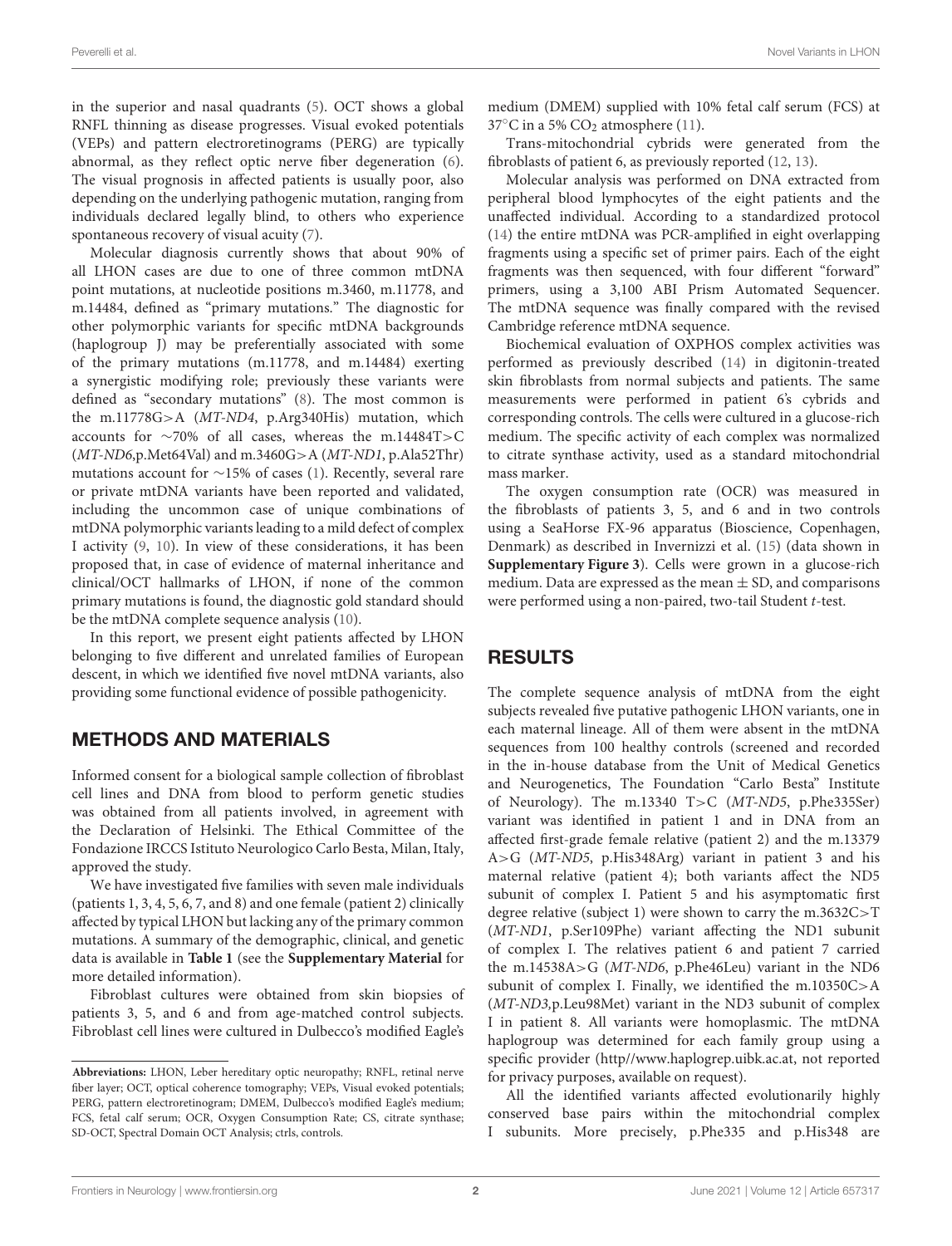<span id="page-2-0"></span>

|                                   | Family 1                                                                                                                                                            |                               | Family 2                                                                                                                                                                                                                                                                                                                          |                               | Family 3                                                                                                                                                                   |              | Family 4                                                                                                                                                                             |                                                                                                                                             | Patient 8                                                                                                                                                                     |
|-----------------------------------|---------------------------------------------------------------------------------------------------------------------------------------------------------------------|-------------------------------|-----------------------------------------------------------------------------------------------------------------------------------------------------------------------------------------------------------------------------------------------------------------------------------------------------------------------------------|-------------------------------|----------------------------------------------------------------------------------------------------------------------------------------------------------------------------|--------------|--------------------------------------------------------------------------------------------------------------------------------------------------------------------------------------|---------------------------------------------------------------------------------------------------------------------------------------------|-------------------------------------------------------------------------------------------------------------------------------------------------------------------------------|
|                                   | Patient 1                                                                                                                                                           | Patient 2                     | Patient 3                                                                                                                                                                                                                                                                                                                         | Patient 4                     | Patient 5                                                                                                                                                                  | Subject 1    | Patient 6                                                                                                                                                                            | Patient 7                                                                                                                                   |                                                                                                                                                                               |
| Gender                            | M                                                                                                                                                                   | F                             | M                                                                                                                                                                                                                                                                                                                                 | M                             | ${\sf M}$                                                                                                                                                                  | F            | M                                                                                                                                                                                    | M                                                                                                                                           | M                                                                                                                                                                             |
| Age range at onset                | >40                                                                                                                                                                 | >50                           | $20 - 40$                                                                                                                                                                                                                                                                                                                         | <20                           | $20 - 40$                                                                                                                                                                  | $20 - 40$    | $20 - 40$                                                                                                                                                                            | $20 - 40$                                                                                                                                   | >40                                                                                                                                                                           |
| Affected eye                      | OU                                                                                                                                                                  | LE                            | <b>RE</b>                                                                                                                                                                                                                                                                                                                         | <b>UN</b>                     | LE                                                                                                                                                                         | <b>NN</b>    | LE                                                                                                                                                                                   | OU                                                                                                                                          | LE                                                                                                                                                                            |
| Time to second<br>eye involvement | <b>NN</b>                                                                                                                                                           | <b>NN</b>                     | Two months                                                                                                                                                                                                                                                                                                                        | <b>UN</b>                     | One month                                                                                                                                                                  | <b>NN</b>    | Three months                                                                                                                                                                         | <b>NN</b>                                                                                                                                   | One month                                                                                                                                                                     |
| Clinical onset                    | Acute painless<br>vision loss                                                                                                                                       | Acute painless<br>vision loss | Acute painless<br>vision loss                                                                                                                                                                                                                                                                                                     | Acute painless<br>vision loss | Acute painless<br>vision loss                                                                                                                                              | <b>NN</b>    | Acute painless<br>vision loss                                                                                                                                                        | Acute painless vision<br>loss                                                                                                               | Acute painless<br>vision loss                                                                                                                                                 |
| Alcoholic use Y/N                 | Y                                                                                                                                                                   | N                             | $\mathsf{N}$                                                                                                                                                                                                                                                                                                                      | <b>UN</b>                     | $\mathsf{N}$                                                                                                                                                               | $\mathsf{N}$ | $\mathsf N$                                                                                                                                                                          | N                                                                                                                                           | $\mathsf{N}$                                                                                                                                                                  |
| B12/folate<br>bloodlevel          | NR/NR                                                                                                                                                               | <b>UN</b>                     | NR/RD                                                                                                                                                                                                                                                                                                                             | NR/NR                         | NR/NR                                                                                                                                                                      | NR/NR        | NR/NR                                                                                                                                                                                | NP                                                                                                                                          | NR/NR                                                                                                                                                                         |
| Smoke Y/N                         | Y                                                                                                                                                                   | N                             | $\mathsf{N}$                                                                                                                                                                                                                                                                                                                      | <b>UN</b>                     | Υ                                                                                                                                                                          | $\mathsf{N}$ | $\mathsf N$                                                                                                                                                                          | $\mathsf N$                                                                                                                                 | $\mathsf N$                                                                                                                                                                   |
| SD-OCT (average)                  | Normal PRNFL<br>thickness OU (RE<br>108.25 LE<br>106.58 $\mu$ m);<br>Reduction of GCC<br>thickness OU in<br>perifoveal region<br>(RE 84.43 LE<br>$86.72 \,\mu m$ ); | <b>UN</b>                     | PRNFL: RE focal<br>increase of<br>thickness in the<br>superior pole (RE<br>120.06 $\mu$ m); LE<br>focal increase of<br>thickness in the<br>superior and<br>inferior pole (LE<br>$148.79 \,\mu m$ );<br>diffused reduction<br>of GCC in RE<br>$(63.12 \,\mu m)$ , LE<br>reduction in the<br>perifoveal region<br>$(86.06 L \mu m)$ | <b>UN</b>                     | Reduction of<br>PRNFL in OU In<br>the inferior pole<br>(RE 108.06 µm LE<br>92.50 $\mu$ m);<br>reduction of GCC<br>thickness in OU<br>(RE 86.63 µm; LE<br>$92.62 \,\mu m$ ) | <b>NP</b>    | <b>Reduction PRNFL</b><br>in OU (RE<br>41.74 $\mu$ m; L<br>$42.54 \,\mu m$ );<br>reduction of GCC<br>thickness in OU in<br>perifoveal region<br>(RE 52.75 µm LE<br>$56.99 \,\mu m$ ) | Reduction of PRNFL in<br>OU (RE 67.44µm; LE<br>69.89 $\mu$ m); reduction<br>of GCC thickness in<br>OU (RE 58.32 μm; LE<br>$54.01 \,\mu m$ : | Reduction of<br>PRNFL in OU (RE<br>76.69 µm; LE<br>$72.96 \,\mu m$ );<br>reduction of GCC<br>thickness in OU in<br>perifoveal region<br>(RE 71.32 μm; LE<br>$71.25 \,\mu m$ ) |
| <b>VEP</b>                        | OU: Increased<br>latency and RD<br>amplitude, more<br>evident with<br>pattern stimulus<br>15'<br>(papillo-macular<br>bundle)                                        | <b>UN</b>                     | Did not show a<br>replicable<br>response                                                                                                                                                                                                                                                                                          | <b>UN</b>                     | RE 60' Irregular<br>morphology and<br>reduced<br>amplitude, 15':<br>not replicable<br>response; LE 60' e<br>15' not replicable<br>response                                 | <b>NP</b>    | RD amplitude and<br>delayed P100 OU<br>sx > dx (60' e 15')                                                                                                                           | RD amplitude and<br>increased latency OU<br>at 60' and 15'                                                                                  | RE increase in<br>latency and RD<br>amplitude (60');<br>not replicable<br>response (15'). LE<br>not replicable<br>response (60' e<br>15'                                      |
| <b>PERG</b>                       | OU RD amplitude<br>of N95                                                                                                                                           | UN                            | OU RD amplitude<br>of N95                                                                                                                                                                                                                                                                                                         | <b>UN</b>                     | OU RD amplitude<br>of N95                                                                                                                                                  | <b>NP</b>    | OU amplitude RD<br>of N95                                                                                                                                                            | RE not detectable; LE<br>RD amplitude of N95                                                                                                | OU amplitude<br>reduction of N95                                                                                                                                              |
|                                   |                                                                                                                                                                     |                               |                                                                                                                                                                                                                                                                                                                                   |                               |                                                                                                                                                                            |              |                                                                                                                                                                                      |                                                                                                                                             | (Continued)                                                                                                                                                                   |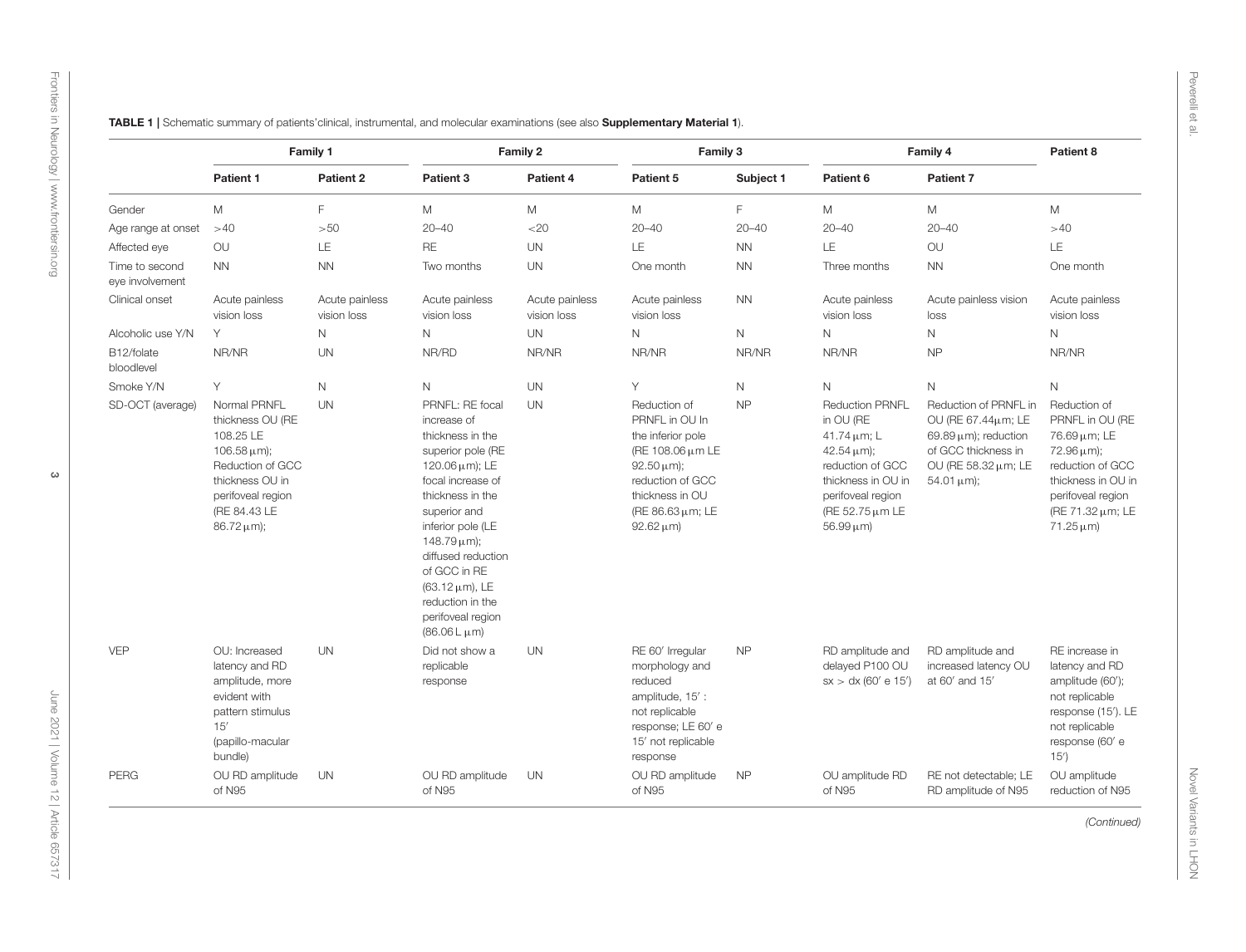| $\overline{a}$              |
|-----------------------------|
|                             |
| ٠<br>i,<br>į<br>I<br>٠<br>٠ |

| Patient 2<br>Patient 3<br>Patient 4<br>Patient 5<br>Subject 1<br>Patient 1<br>Patient 6<br>Patient 7<br>NP<br><b>NR</b><br><b>NP</b><br><b>NP</b><br><b>Brain MRI</b><br>Enhancement of<br>Bilateral<br>Unspecific,<br>Unspecific white<br>hyperintensity of<br>intraorbital ocular<br>optic nerves<br>bilateral frontal<br>matter lesions in<br>bilaterally<br>optic nerves,<br>white matter<br>T2-FLAIR infero-frontal<br>nerves portion.<br>chiasm and part of<br>minimal alterations<br>lobe Left-side and<br>the optical tracts.<br>and bilateral<br>anterior insular<br>thinning of optic<br>Right-side and iperT2<br>nerves chiasm and<br>of the posterior part of<br>the optic nerve<br>optic tracts along<br>with mild<br>without enhancement.<br>hyperintensity<br>without<br>enhancement.<br>Idebenone<br>Idebenone<br>Idebenone (started<br><b>NN</b><br>Idebenone<br><b>NN</b><br>Idebenone<br>Idebenone<br>Idebenone<br>5 month after the<br>(started 4 month<br>(started 14 month<br>(started 1 month<br>(started 2 month<br>(started 8 month<br>(started 12 years after<br>after the exordium)<br>after the onset)<br>exordium)<br>after the exordium)<br>after the exordium)<br>the exordium)<br>From finger count<br><b>NN</b><br>From finger count<br><b>NN</b><br>From 0.025 to 1<br><b>NN</b><br>$0.2$ (RE), $0.1$ (LE)<br>0.05 (RE) and 0.1 (LE)<br>From finger count<br>Recovery<br>to 0.2 OU<br>to 0.025 OU<br>(RE) and 0.025<br>without<br>without improvement<br>(LE) and 0.6 (RE);<br>(LE) to 0.05 (RE)<br>improvement<br>to 0.025 (LE) and | Family 1 |  | Family 2 |  | Family 3       |  | Family 4 |  | Patient 8            |
|------------------------------------------------------------------------------------------------------------------------------------------------------------------------------------------------------------------------------------------------------------------------------------------------------------------------------------------------------------------------------------------------------------------------------------------------------------------------------------------------------------------------------------------------------------------------------------------------------------------------------------------------------------------------------------------------------------------------------------------------------------------------------------------------------------------------------------------------------------------------------------------------------------------------------------------------------------------------------------------------------------------------------------------------------------------------------------------------------------------------------------------------------------------------------------------------------------------------------------------------------------------------------------------------------------------------------------------------------------------------------------------------------------------------------------------------------------------------------------------------------------------------------------------------------------------------|----------|--|----------|--|----------------|--|----------|--|----------------------|
|                                                                                                                                                                                                                                                                                                                                                                                                                                                                                                                                                                                                                                                                                                                                                                                                                                                                                                                                                                                                                                                                                                                                                                                                                                                                                                                                                                                                                                                                                                                                                                        |          |  |          |  |                |  |          |  |                      |
| Therapy (315<br>mg/die)                                                                                                                                                                                                                                                                                                                                                                                                                                                                                                                                                                                                                                                                                                                                                                                                                                                                                                                                                                                                                                                                                                                                                                                                                                                                                                                                                                                                                                                                                                                                                |          |  |          |  |                |  |          |  | Mild swelling of the |
|                                                                                                                                                                                                                                                                                                                                                                                                                                                                                                                                                                                                                                                                                                                                                                                                                                                                                                                                                                                                                                                                                                                                                                                                                                                                                                                                                                                                                                                                                                                                                                        |          |  |          |  |                |  |          |  | after the exordium)  |
|                                                                                                                                                                                                                                                                                                                                                                                                                                                                                                                                                                                                                                                                                                                                                                                                                                                                                                                                                                                                                                                                                                                                                                                                                                                                                                                                                                                                                                                                                                                                                                        |          |  |          |  | OS: 0.066 (LE) |  |          |  | $0.025$ (RE)         |
| m.13379 A>G,<br>m.13379 A>G,<br>Mutation and<br>m. 13340 T>C.<br>m. 13340 T>C,<br>m.3632C>T,<br>m.3632C>T,<br>m.14538A>G,<br>m.14538A>G,<br>m.10350C>A,<br>localization<br>p.Phe335Ser<br>p.Phe335Ser<br>p.His348Arg<br>p.His348Arg<br>p.Ser109Phe<br>p.Ser109Phe<br>p.Phe46Leu<br>p.Phe46Leu<br>p.Leu98Met<br>on p.MT-ND5<br>on p.MT-ND5<br>on p.MT-ND5<br>on p.MT-ND5<br>on p.MT-ND1<br>on p.MT-ND1<br>on p.MT-ND6<br>on p.MT-ND6<br>on p.MT-ND3                                                                                                                                                                                                                                                                                                                                                                                                                                                                                                                                                                                                                                                                                                                                                                                                                                                                                                                                                                                                                                                                                                                     |          |  |          |  |                |  |          |  |                      |
|                                                                                                                                                                                                                                                                                                                                                                                                                                                                                                                                                                                                                                                                                                                                                                                                                                                                                                                                                                                                                                                                                                                                                                                                                                                                                                                                                                                                                                                                                                                                                                        |          |  |          |  |                |  |          |  |                      |
|                                                                                                                                                                                                                                                                                                                                                                                                                                                                                                                                                                                                                                                                                                                                                                                                                                                                                                                                                                                                                                                                                                                                                                                                                                                                                                                                                                                                                                                                                                                                                                        |          |  |          |  |                |  |          |  |                      |
|                                                                                                                                                                                                                                                                                                                                                                                                                                                                                                                                                                                                                                                                                                                                                                                                                                                                                                                                                                                                                                                                                                                                                                                                                                                                                                                                                                                                                                                                                                                                                                        |          |  |          |  |                |  |          |  |                      |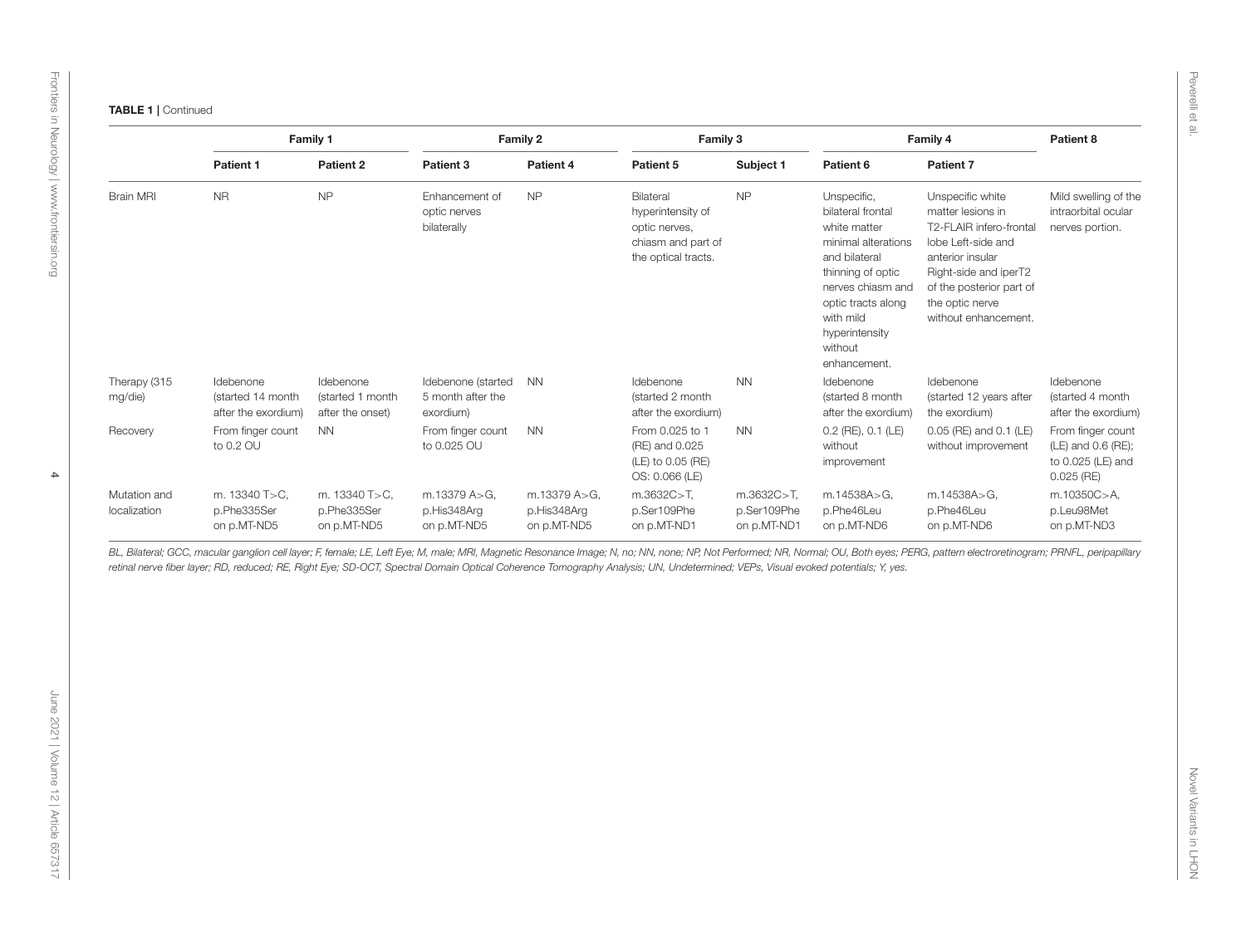

<span id="page-4-0"></span>conserved in 97 and 94%, respectively, of more than 5,000 p.MT-ND5 sequences from protists to humans [\(16\)](#page-6-17); from the same database, p.Ser109 results conserved in 80%, and p.Leu98 in 94% homolog sequences. However, p.Phe46 is only conserved in 16% of more than 5,000 p.MT-ND6 sequences. All the affected amino acid residues are located in transmembrane domains or adjacent to them. These variants are reported as probably damaging by most of the commonly used prediction software (**[Supplementary Table 1](#page-6-10)**), although the predictions were not fully consistent; notably, the same results were observed even for other known LHON mutations.

The mitochondrial respiratory chain activity in fibroblasts from three unrelated patients (patients 3, 5, and 6) harboring three different variants (p.His348Arg in MT-ND5, p.Ser109Phe in MT-ND1, and p.Phe46Leu in MT-ND6) showed a significant reduction in complex I activity in the fibroblasts from patients 5 and 6 (compared with age and sex-matched controls), whereas in patient 3 there was only a slight, nonsignificant reduction (**[Figure 1A](#page-4-0)**). A statistically significant reduction of complex I activity was confirmed in cybrids of patient 6 compared with controls (**[Figure 1B](#page-4-0)**).

Finally, the oxygen consumption rate (OCR) failed to show any clear difference in mitochondrial respiration rate in all patients analyzed (patients 3, 5, and 6) (see **[Supplementary Figure 3](#page-6-10)**). SeaHorse respirometry was not performed on cybrids.

# **DISCUSSION**

In this study, we report five putatively pathogenic mtDNA variants, all affecting ND subunits of complex I, in 8 patients form 5 unrelated families presenting with a classical LHON phenotype.

All of them are not present in diverse genomic databases (Mitomap, Ensembl, and Genome Browser) and were not present in the mtDNA from 100 healthy controls, suggesting a pathogenic association of these variants with LHON.

As further support to our hypotheses of pathogenicity, all these variants are extremely rare also in the set of 195,983 individuals from HelixMTdb [\(17\)](#page-6-18) and 51,836 individuals from GenBank databases. In particular, m.3632C>T has been found only once in the heteroplasmic state in HelixMTdb and not once in GenBank databases; m.10350C>A has been found in the homoplasmic state only once in HelixMTdb and no individuals in Genbank; m.13340T>C has been found twice in the homoplasmic state and twice in the heteroplasmic state in HelixMTdb and in no individual from GenBank; m.13379A>G was not found in HelixMTdb nor in GenBank; finally, m.14538A>G was found once in the homoplasmic state in HelixMTdb and was not found in GenBank.

In silico prediction of pathogenicity using online resources classified the m.13340T>C, m.13379A>G, and m.3632C>T variants as functionally "deleterious"; the scores of pathogenicity were less consistent for the m.10350C>A variant and to a greater extent for the m.14538A>G variant. Four of them (m.13340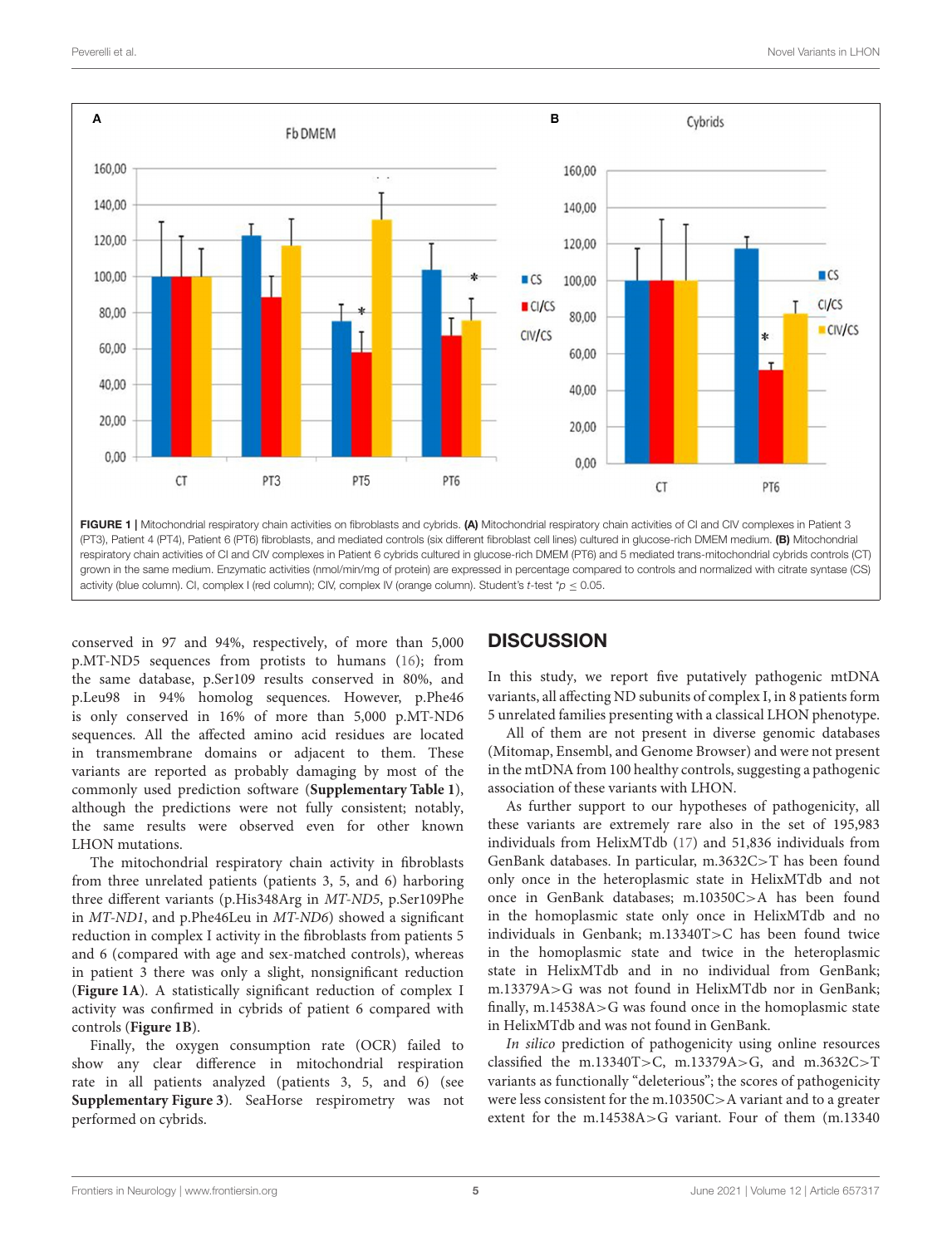T>C, m.3632C>T, m.14538A>G, and m.10350C>A) have not previously been reported. Interestingly, the m.13379 A>G (MT-ND5) variant has been very recently found in an unrelated patient affected by typical LHON disease [\(18\)](#page-6-19), thus representing an additional proof of its probable pathogenicity.

To further validate the pathogenicity of the mtDNA variants identified, we tested biochemical activity of respiratory complexes on both fibroblasts (from three patients) and cybrids (from one patient). We observed, to a variable extent, a reduction of complex I activity (**[Figure 1](#page-4-0)**). SeaHorse respirometry, however, failed to show defective oxygen consumption. These results are not surprising; in fact, there is much evidence that even confirmed pathogenic LHON mutations may not display any detectable respiratory chain defect [\(19–](#page-6-20)[22\)](#page-6-21). High-resolution respirometry performed on fibroblasts from the recently described patient carrying the m.13379 A>G variant, gave ambiguous results, as well [\(15\)](#page-6-15). The authors also report a high level of ROS production and a reduction of mitochondrial membrane potential [\(15\)](#page-6-15).

It is worth considering that LHON is a tissue-specific disease, involving retinal ganglion cells and the optic nerve. Thus, the biochemical assessments performed on skin fibroblasts, a tissue not involved in the disease phenotype, may not necessarily mirror the respiratory activity of the tissue targeted by the disease. Besides, even for the three best-known primary mutations there is no validated biochemical method to prove their pathogenicity on fibroblasts.

The possible contribution of nuclear gene variants as molecular modifiers for the development of symptomatic LHON is not yet established and currently represents a challenging topic, worth further exploration. However, it has been previously reported that specific mitochondrial haplogroups, such as the haplogroup J, exert the role of penetrance modifiers in LHON [\(23\)](#page-6-22). In fact, both LHON primary mutation m.11778G>A/MT-ND4 and m.14484T>C/MT-ND6, when occurring on either a J1c or J2b mtDNA haplogroups, have increased risk of being symptomatic [\(23\)](#page-6-22). In our cohort, one of the above-mentioned haplogroups was detected in patients 3 and 4. Notably, patient 3, despite Idebenone therapy, has been treated for more than 1 year but has not improved his visual function, supporting previous reports [\(23\)](#page-6-22). Idebenone was administered to all affected patients (with exclusion of patient 4). All but patient 7, for whom therapy was started 12 years after the clinical onset due to misdiagnosis, received therapy roughly within the first year after onset. In five out of seven cases, idebenone treatment has been continued for more than 2 years with the exception of patient 2 (treated for slightly longer than 1 year) and patient 8, who has been treated for 5 months at the time of this study. We observed improvement in visual acuity in three out of six patients, stability in two, and a clear worsening in one (**[Table 1](#page-2-0)**). In summary, therapy effectiveness for patients harboring these five novel mtDNA variants is in line with previously reported data on LHON due to "classic" mutations [\(1\)](#page-6-0). Since the two patients in whom idebenone was ineffective carry the same m.14538A>G, we may speculate that this variant could be less responsive to therapy.

The peak age of disease onset was between the second and the third decades of life, and it is unusual for LHON patients to experience vision loss beyond 50 years of age, unless triggering factors have favored the disease onset as recently proposed [\(24\)](#page-7-0). In relation to this observation, it is worth noticing that patients 1, 2, and 8 had late onset vision loss, the first around 50 and the third when he was almost 60. We may speculate that the variants in family 1 and patient 8 (m.13340  $T>C$  and m.10350 $C > A$ ) could be linked to phenotypes with later onset compared with classic LHON. Patient 1 was a heavy smoker and LHON vision loss occurred after at least 20 years of tobacco smoking and alcohol consumption [\(25,](#page-7-1) [26\)](#page-7-2). However, familiar history supports pathogenicity of the identified variant, as a first-grade female relative (patient 2) affected by later onset LHON was found to be also positive for this variant. In patient 1 smoking and alcohol consumption could have contributed to accelerating the clinical onset. However, in patient 8, neither smoking nor alcohol abuse was reported; in this case, the identified variant (m.10350C>A) may be independently related to a later onset disease phenotype, or it could represent an additional predisposing factor within a specific genetic background or some other underrecognized triggering environmental/epigenetic influence. The latter is the most probable hypothesis, since we have an overall lower evidence of pathogenicity.

Possible variants on nuclear DNA have not been investigated in our group of patients because, with the exclusion of the recently reported DNAJC30 gene [\(27\)](#page-7-3), all the other nuclear genes have been associated with complex phenotypes rather than isolated Leber's hereditary optic neuropathy. DNAJC30 has a "relevant" prevalence only in the Eastern European populations (none of our patients has such origins); moreover, it shows a recessive mode of inheritance that is not compatible with some of our pedigrees.

In conclusion, our study aims to emphasize the diagnostic relevance of running the whole mtDNA sequence analysis whenever LHON is documented on the clinical/OCT ground and the common mtDNA mutations are not detected, since rare or private mtDNA variants may be found [\(9\)](#page-6-8). Besides, thanks to the advancement of the sequencing technologies, NGS is now widely available in most of the laboratories for mtDNA screening and is expected to become the method of choice for genetic analysis on mtDNA since it allows a rapid and cost-effective sequencing of the whole mtDNA with concurrent accurate quantification of heteroplasmy levels for point mutations [\(28\)](#page-7-4). Remarkably, also, in our case series the novel mtDNA variants invariably affected ND subunits of complex I, and functional studies support a slight but detectable biochemical defect of complex I function in some of them. However, in all of them, we found relevant biological (low frequency of the identified variants in general population, evolutionary conservation, key location within complex I, and pathogenicity prediction) or clinical (typical course of disease and neuro-ophthalmological findings, family history) plausibility in support of their possible pathogenicity or potential contribution to pathogenicity in combination with other not yet determined genetic or extrinsic factors. Validation in further families will be necessary to consolidate the pathogenic role of these novel mtDNA variants in LHON. The possible role of other nuclear genes or environmental factors as disease modifiers needs to be further explored in future studies.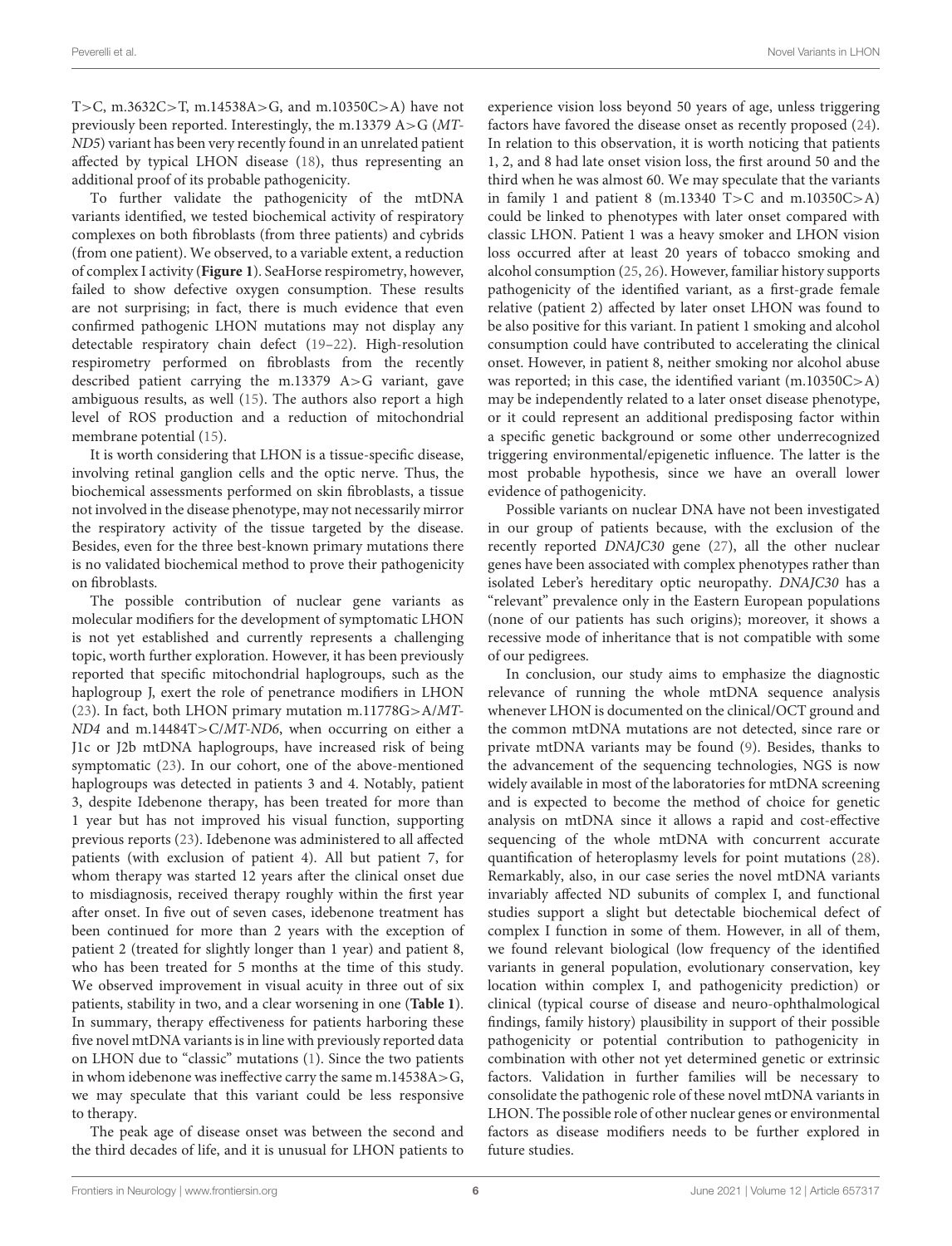# DATA AVAILABILITY STATEMENT

The original contributions presented in the study are publicly available. This data can be found here: [https://zenodo.org/record/](https://zenodo.org/record/4683798#.YHfsV-gzaUk) [4683798#.YHfsV-gzaUk.](https://zenodo.org/record/4683798#.YHfsV-gzaUk)

### ETHICS STATEMENT

The studies involving human participants were reviewed and approved by the Ethical Committee of the Fondazione IRCCS Istituto Neurologico Carlo Besta, Milan. The patients/participants provided their written informed consent to participate in this study.

### AUTHOR CONTRIBUTIONS

LP and AC performed neurologic evaluations and wrote the paper. SM, EL, and MC performed in vitro studies. RF helped with patients selection. PC, GC, and LM performed

# **REFERENCES**

- <span id="page-6-0"></span>1. Yu-Wai-Man P, Griffiths PG, Chinnery PF. Mitochondrial optic neuropathies - disease mechanisms and therapeutic strategies. Prog Retin Eye Res. (2011) 30:81–114. doi: [10.1016/j.preteyeres.2010.11.002](https://doi.org/10.1016/j.preteyeres.2010.11.002)
- <span id="page-6-1"></span>2. Riordan-Eva P, Sanders MD, Govan GG, Sweeney MG, Da Costa J, Harding AE. The clinical features of Leber's hereditary optic neuropathy defined by the presence of a pathogenic mitochondrial DNA mutation. Brain. (1995) 2(118 Pt):319–37. doi: [10.1093/brain/118.2.319](https://doi.org/10.1093/brain/118.2.319)
- <span id="page-6-2"></span>3. Carelli V, Chan DC. Mitochondrial DNA: impacting central and peripheral nervous systems. Neuron. (2014) 84:1126–42. doi: [10.1016/j.neuron.2014.11.022](https://doi.org/10.1016/j.neuron.2014.11.022)
- <span id="page-6-3"></span>4. La Morgia C, Carbonelli M, Barboni P, Sadun AA, Carelli V. Medical management of hereditary optic neuropathies. Front Neurol. (2014) 5:141. doi: [10.3389/fneur.2014.00141](https://doi.org/10.3389/fneur.2014.00141)
- <span id="page-6-4"></span>5. Barboni P, Carbonelli M, Savini G, Ramos CV, Carta A, Berezovsky A, et al. Natural history of Leber's hereditary optic neuropathy: longitudinal analysis of the retinal nerve fiber layer by optical coherence tomography. Ophthalmology. (2010) 117:623–7. doi: [10.1016/j.ophtha.2009.07.026](https://doi.org/10.1016/j.ophtha.2009.07.026)
- <span id="page-6-5"></span>6. Ziccardi L, Sadun F, De Negri AM, Barboni P, Savini G, Borrelli E, et al. Retinal function and neural conduction along the visual pathways in affected and unaffected carriers with Leber's hereditary optic neuropathy. Invest Ophthalmol Vis Sci. (2013) 54:6893–901. doi: [10.1167/iovs.13-12894](https://doi.org/10.1167/iovs.13-12894)
- <span id="page-6-6"></span>7. Kirkman MA, Korsten A, Leonhardt M, Dimitriadis K, De Coo IF, Klopstock T, et al. Quality of life in patients with Leber hereditary optic neuropathy. Invest Ophthalmol Vis Sci. (2009) 50:3112–5. doi: [10.1167/iovs.08-3166](https://doi.org/10.1167/iovs.08-3166)
- <span id="page-6-7"></span>8. Caporali L, Maresca A, Capristo M, Del Dotto V, Tagliavini F, Valentino ML, et al. Incomplete penetrance in mitochondrial optic neuropathies. Mitochondrion. (2017) 36:130–7. doi: [10.1016/j.mito.2017.07.004](https://doi.org/10.1016/j.mito.2017.07.004)
- <span id="page-6-8"></span>9. Achilli A, Iommarini L, Olivieri A, Pala M, Hooshiar Kashani B, Reynier P, et al. Rare primary mitochondrial DNA mutations and probable synergistic variants in Leber's hereditary optic neuropathy. PLoS One. (2012) 7:e42242. doi: [10.1371/journal.pone.0042242](https://doi.org/10.1371/journal.pone.0042242)
- <span id="page-6-9"></span>10. Caporali L, Iommarini L, La Morgia C, Olivieri A, Achilli A, Maresca A, et al. Peculiar combinations of individually non-pathogenic missense mitochondrial DNA variants cause low penetrance Leber's hereditary optic neuropathy. PLoS Genet. (2018) 14:e1007210. doi: [10.1371/journal.pgen.1007210](https://doi.org/10.1371/journal.pgen.1007210)
- <span id="page-6-11"></span>11. Munaro M, Tiranti V, Sandonà D., Lamantea E, Uziel G, Bisson R, et al. A single cell complementation class is common to several cases of cytochrome c oxidase-defective Leigh's syndrome. Hum Mol Genet. (1997) 6:221–8. doi: [10.1093/hmg/6.2.221](https://doi.org/10.1093/hmg/6.2.221)

all neuro-ophthalmological evaluations and contributed to manuscript preparation. AB, LC, and CLM assisted in data analysis and manuscript preparation. VC, DG, SB, and CL led the overall effort. All authors contributed to the article and approved the submitted version.

### FUNDING

This study was supported by Horizon2020 through E-Rare project GENOMIT (grant to CL) and Italian Ministry of Health (RF-200 to CL). CL, AC, SM, DG, and EL are members of the European Reference Network for Rare Neuromuscular Diseases (ERN EURO-NMD).

#### SUPPLEMENTARY MATERIAL

<span id="page-6-10"></span>The Supplementary Material for this article can be found [online at: https://www.frontiersin.org/articles/10.3389/fneur.](https://www.frontiersin.org/articles/10.3389/fneur.2021.657317/full#supplementary-material) 2021.657317/full#supplementary-material

- <span id="page-6-16"></span><span id="page-6-12"></span>12. King MP, Attardi G. Human cells lacking mtDNA: repopulation with exogenous mitochondria by complementation. Science. (1989) 246:500–3. doi: [10.1126/science.2814477](https://doi.org/10.1126/science.2814477)
- <span id="page-6-13"></span>13. King MP, Attardi G. Isolation of human cell lines lacking mitochondrial DNA. Methods Enzymol. (1996) 264:304–13. doi: [10.1016/S0076-6879\(96\)64029-4](https://doi.org/10.1016/S0076-6879(96)64029-4)
- <span id="page-6-14"></span>14. Bugiani M, Invernizzi F, Alberio S, Briem E, Lamantea E, Carrara F, et al. Clinical and molecular findings in children with complex I deficiency. Biochim Biophys Acta. (2004) 1659:136–47. doi: [10.1016/j.bbabio.2004.09.006](https://doi.org/10.1016/j.bbabio.2004.09.006)
- <span id="page-6-15"></span>15. Invernizzi F, D'Amato I, Jensen PB, Ravaglia S, Zeviani M, Tiranti V. Microscaleoxygraphy reveals OXPHOS impairment in MRC mutant cells. Mitochondrion. (2012) 12:328–35. doi: [10.1016/j.mito.2012.01.001](https://doi.org/10.1016/j.mito.2012.01.001)
- <span id="page-6-17"></span>16. Martín-Navarro A, Gaudioso-Simón A, Álvarez-Jarreta J, Montoya J, Mayordomo E, Ruiz-Pesini E. Machine learning classifier for identification of damaging missense mutations exclusive to human mitochondrial DNA-encoded polypeptides. BMC Bioinformatics. (2017) 18:158. doi: [10.1186/s12859-017-1562-7](https://doi.org/10.1186/s12859-017-1562-7)
- <span id="page-6-18"></span>17. Bolze A, Mendez F, White S, Tanudjaja F, Isaksson M, Jiang R, et al. A catalog of homoplasmic and heteroplasmic mitochondrial DNA variants in humans. bioRxiv [Preprint]. (2020). doi: [10.1101/798264](https://doi.org/10.1101/798264)
- <span id="page-6-19"></span>18. Krylova TD, Sheremet NL, Tabakov VY, Lyamzaev KG, Itkis YS, Tsygankova PG, et al. Three rare pathogenic mtDNA substitutions in LHON patients with low heteroplasmy. Mitochondrion. (2020) 50:139–44. doi: [10.1016/j.mito.2019.10.002](https://doi.org/10.1016/j.mito.2019.10.002)
- <span id="page-6-20"></span>19. Brown MD, Trounce IA, Jun AS, Allen JC, Wallace DC. Functional analysis of lymphoblast and cybrid mitochondria containing the 3460, 11778, or 14484 Leber's hereditary optic neuropathy mitochondrial DNA mutation. J Biol Chem. (2000) 275:39831–6. doi: [10.1074/jbc.M006476200](https://doi.org/10.1074/jbc.M006476200)
- 20. Hofhaus G, Johns DR, Hurkoi O, Attardi G, Chomyn A. Respiration and growth defects in transmitochondrial cell lines carrying the 11778 mutation associated with Leber's hereditary optic neuropathy. J Biol Chem. (1996) 271:13155–61. doi: [10.1074/jbc.271.22.13155](https://doi.org/10.1074/jbc.271.22.13155)
- 21. Majander A, Huoponen K, Savontaus M, Nikoskelainen EK, Wikstrom M. Electron transfer properties of NADH-ubiquinone the rarity of symptoms outside the optic pathways. The reductase in the NA1/3460 and the ND4/11778 mutations of the Leber hereditary optic neuroretinopathy (LHON). FEBS Lett. [\(1991\) 292:289–92 doi: 10.1016/0014-5793\(91\)](https://doi.org/10.1016/0014-5793(91)80886-8) 80886-8
- <span id="page-6-21"></span>22. Cock HR, Cooper JM, Schapira AHV. The 14484 ND6 mtDNA mutation in Leber hereditary optic neuropathy does not affect fibroblast complex I activity. Am J Hum Genet. (1995) 57:1501–2.
- <span id="page-6-22"></span>23. Carelli V, Achilli A, Valentino ML, Rengo C, Semino O, Pala M, et al. Haplogroup effects and recombination of mitochondrial DNA: novel clues